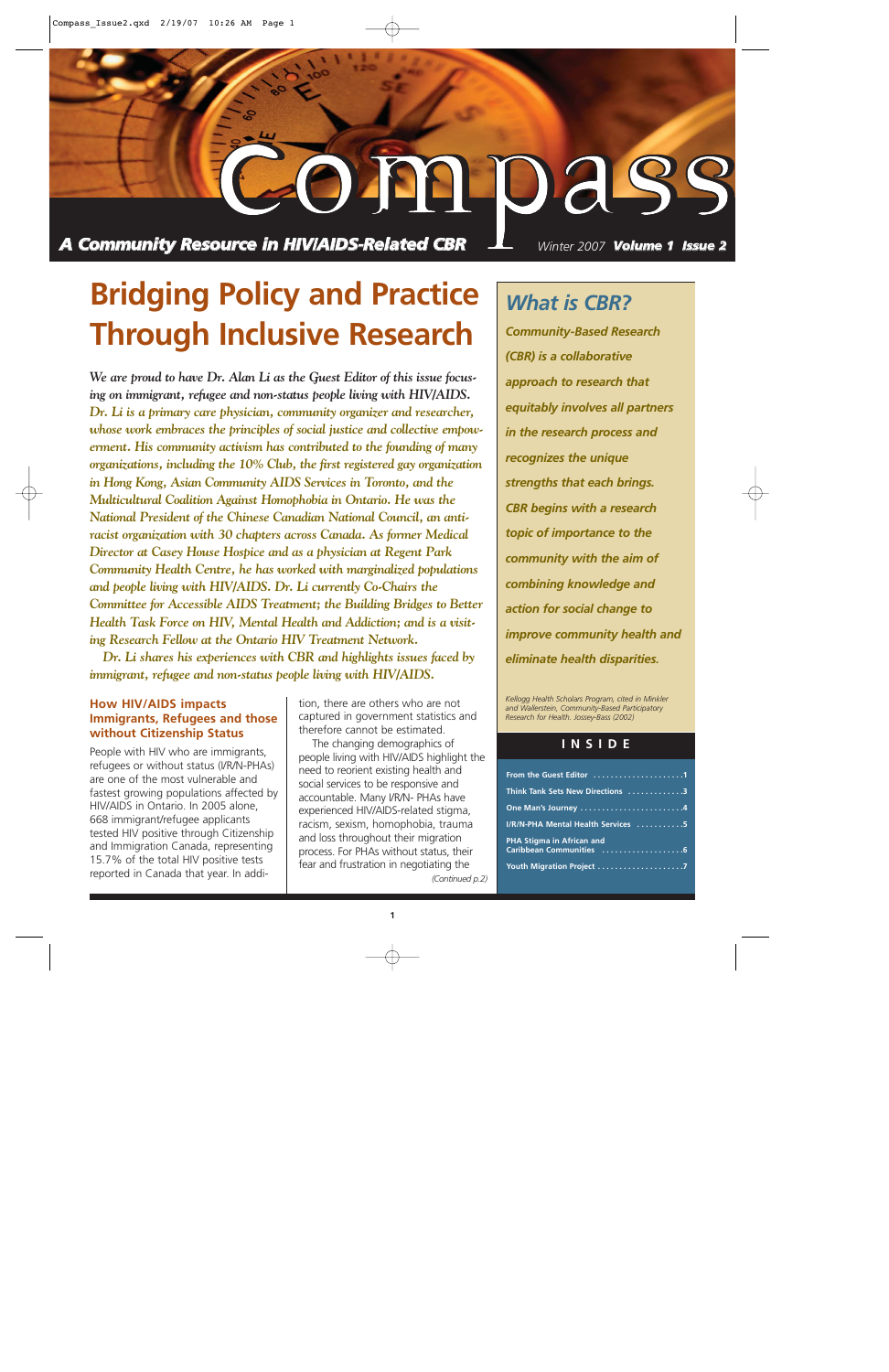### **Bridging Policy and Practice (continued from p.1)**

immigration system, the uncertainty of their future and the continual barriers in accessing treatment and care, all work to jeopardize their physical and mental health.Unfortunately, existing HIV/AIDS, settlement, and government sectors often work in silos so that HIV/AIDS issues become largely invisible. The lack of coordinated efforts among these sectors contributes to and reinforces multiple access barriers experienced by I/R/N-PHAs.

### **Building Collaborative Partnerships through CBR**

Best practice evidence suggests that effective programs and services must be informed by relevant research and supported by inclusive policies. Most of the studies that I have been involved in or initiated are community-based. CBR plays an important role in informing practices that serve marginalized populations because it involves meaningful community participation and social action outcomes.

One example is the initial study I undertook on improving treatment access for I/R/N-PHAs. It started in 1999, when we found an increasing number of non-insured PHAs trying to access health services. A number of service providers came together to try and problem solve and it evolved into a community-based coalition that includes many health centres, hospitals, AIDS service organizations, legal clinics and PHAs, many of whom had a hard time participating because they were living underground. We attempted to support each other in providing care and advocating for access to treatment and health coverage.

A major barrier was the lack of documented evidence of the experiences of I/R/N-PHAs beyond our front-line experiences and observations. As a result, we developed a community action research project in 2000 with a grant from the Ontario HIV Treatment Network. We interviewed 70 service providers and I/R/N-PHAs. The preliminary findings were disseminated to the community for critique, analysis and action planning.

Work groups were established to followup on each of the key recommendations derived from the research findings.

### **Translating CBR Evidence into Action**

First, our study identified the shortage of legal services as a barrier. There are few culturally competent and HIVexperienced immigration lawyers. We worked with the HIV/AIDS Legal Clinic of Ontario and developed a series of fact sheets written in plain language for PHAs and service providers so they could access appropriate legal help. We co-authored a chapter in the HIV legal advocate training manual on immigration issues and built a partnership with the Law Society of Upper Canada to educate members on the issues.

Second, a key problem was the lack of access to HIV treatment by PHAs without health coverage. We brought together pharmaceutical, government and community representatives to problem solve. The result was the 'Drug Depot' that gives PHAs compassionate access to drugs while sorting out their immigration status. This program has since become the Treatment Access Program, a core program at the Toronto People with AIDS Foundation. Today, over 30 physicians and 300 PHAs have accessed this program to obtain medication on compassionate grounds.

Third, we identified the need to facilitate access to different services for I/R/N-PHAs. There are cultural and linguistic barriers, barriers in how to negotiate service access and how to best provide support to clients who do not have full coverage. We developed the HIV and Immigration Service Accessibility Training Program, for both service providers and PHAs. The program is housed at Regent Park Community Health Centre and is coordinated by an I/R/N-PHA. To date, seven series of training workshops have been conducted and over 150 PHAs and service providers from various sectors have participated. Many informal networks and streamlined service arrangements were developed as a result.

*"I believe that best practices in CBR are not something to be taken for granted. Rather they need to be achieved through the application of a number of key principles. A cross-sector community partnership model that emphasizes community ownership and empowerment is very important."* 

*Dr. Alan Li*

### **Developing Best Practices in CBR**

While 'CBR' has become a buzz word in health research, not all CBR projects share the same principles of community empowerment and capacity building. In the past, I have participated in "community-based" studies that were academically driven. While some do honor the spirit of equitable partnership and meaningful participation, many do not. Although these studies have had community advisory groups or collaborative partnership on paper, the research questions, designs, implementation plans, data analysis and other research processes have all been pre-determined by the researchers. Community members feel like they are just asked to rubber stamp everything and their input is not valued. This has resulted in disempowerment, frustration and distrust among community members.

I believe that best practices in CBR can be achieved through the application of a number of key principles. A cross-sector community partnership model that emphasizes community ownership and empowerment is very important. Following the success of the Treatment Access project, we are using a similar CBR model to research mental health service access for I/R/N-PHAs. We built a research team with members from ASOs, health service organizations and academic institutions. A specific component of the study involved recruiting and training I/R/N-PHAs to be co-researchers and to help analyze the data.

It is important to apply the Greater Involvement of People living with HIV/AIDS (GIPA) principle in all phases of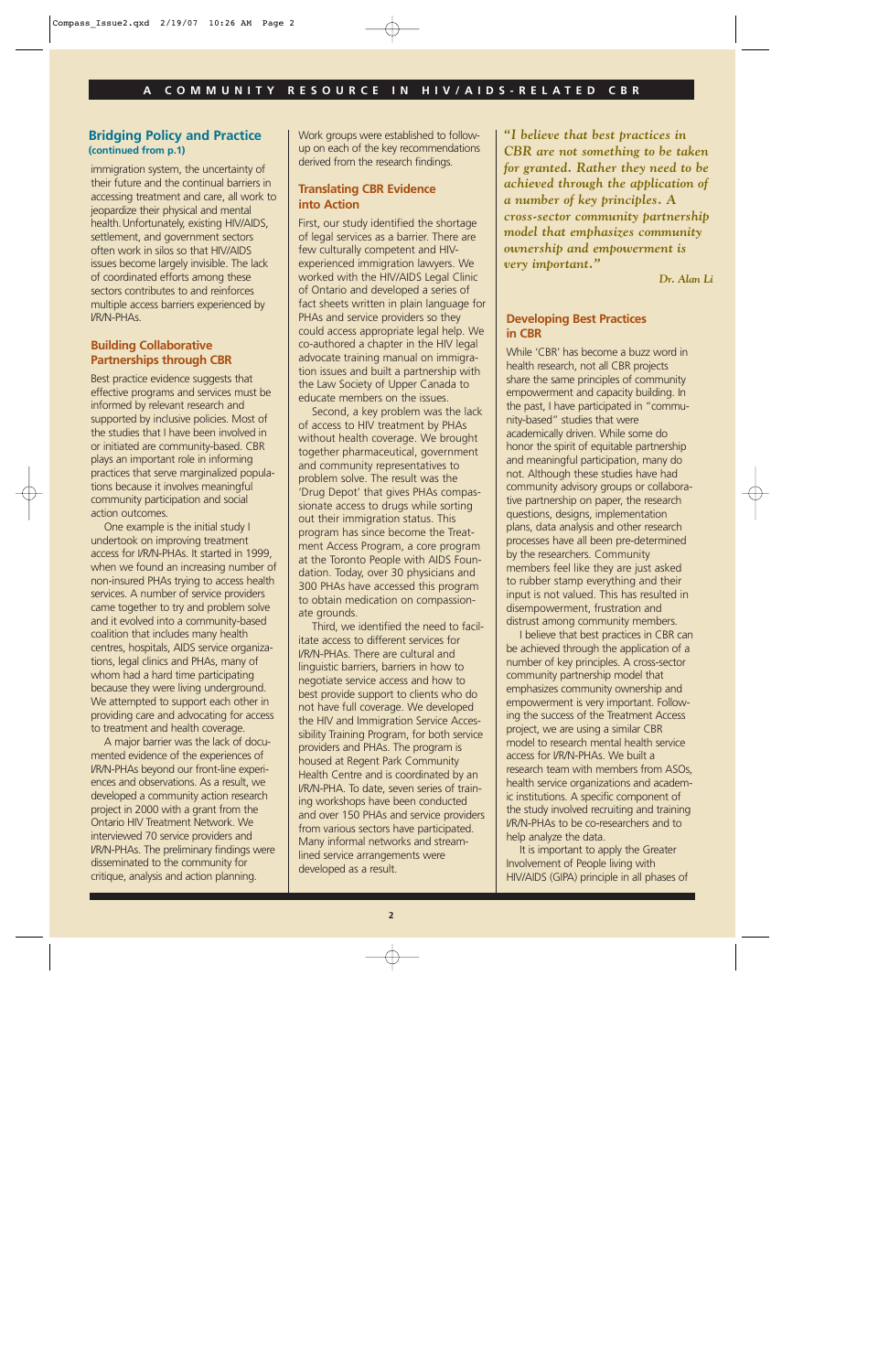a project, and to ensure equitable partnerships with community. PHA exclusion will continue unless we make a conscientious effort to be inclusive. We need to be flexible in designing our research so that people can participate at different phases and in ways they feel comfortable. And we need to build in resources to recognize their contribution. In our "Improving Mental Health Service Access for I/R/N-PHAs" study, we had no problem recruiting PHAs because we have good rapport and strong connections to the

communities involved. We hired five Research Assistants, one from each of the targeted communities, to help with recruitment. It is important to really listen to PHA input and remain open to testing research tools, processes and frameworks, so that PHAs contribute to the design and are not simply reacting to it. Having service users articulate their needs and help design the project will strengthen the principles of community empowerment, streamlining parts of the research process and bringing relevance to research outcomes.

It is imperative that projects receive adequate monies for the empowerment components, and to establish guidelines that facilitate equitable partnerships and meaningful participation. Building a research project that has collaborative and empowering partnerships is an important yet time consuming process. It takes a lot of dedicated attention and resources, but if you truly want to make a difference with meaningful outcomes, these are efforts well worth making.

### **Immigrant, Refugee and Non-Status PHAs: Innovative Think Tank Sets New Directions**

*Dr. Alan Li and Keith Wong*

On June 7th, 2006 over 60 people participated in an innovative Think Tank focusing on HIV and immigration. The event, *From Access to Equity: A Think Tank on Policies, Programs and Research Issues Facing Immigrant and Refugee PHAs*, allowed participants to share varying perspectives on the challenges facing I/R/N-PHAs, and to identify strategic ways to advance collaborative action. Participants included PHAs, service providers, policy makers and researchers from various sectors.

A key challenge faced by these PHAs is the complex and confusing set of public policies from different levels of government that affect legal status, access to health care, social assistance, housing, education and employment. In many instances, these policies work at cross-purposes, sending mixed messages that further compromise self care, as well as economic and social engagement. Through cross-sector dialogue, the participants identified three key priority directions:

### **1. Ensure access to culturally competent and coordinated services.**

The key challenge is the lack of accountable, culturally responsive and relevant service infrastructure. Research should monitor and evaluate the effectiveness and accessibility of current services and help inform standards of best practices in HIV testing, support

and health care management.

### **2. Develop a holistic research agenda that addresses social determinants of health.**

Major gaps exist in providing culturally relevant research that integrates various social determinants of health. Such research should also shed light on social norms and behaviours that impact on sexual practices, the impact of stigma and disclosure barriers to HIV prevention and care, and coping strategies and protective factors that promote resiliency in the face of compounded social exclusion.

### **3. Develop an effective evidencebased advocacy framework.**

To effectively prevent further HIV infection and reduce barriers to care, governments and service delivery organizations need to work together with PHAs to identify discriminatory policies and practices that put them at risk, and to collaborate with broader campaigns that promote "access without fear" for all populations.

The Think Tank was co-sponsored by the Committee for Accessible AIDS Treatment (CAAT) and the Ontario HIV Treatment Network (OHTN) and also received funding support from the Public Health Agency of Canada and the Institute of Infection and Immunity, Canadian Institutes of Health Research.

"The Think Tank was an important step in bringing together multiple stake-

A think tank to improve policies. programs and research on issues facing immigrant & refugee PHAs



*Left to right: Dr. Alan Li, Dr. Sean Rourke, the Honourable George Smitherman, Minister of Health and Long-Term Care and Victor Inigo*

holders to critically examine current policies, programs and research on HIV and immigration and to identify future strategic directions," said Dr. Sean Rourke, Scientific and Executive Director, OHTN.

CAAT has conducted extensive and comprehensive literature reviews and focus groups with stakeholders, and released *Status, Access and Health Disparities: A Review of Relevant Policies and Programs to Improve Access to Services for Immigrant and Refugee PHAs.* It serves as a useful tool to engage stakeholders in the development of a joint focus for advocacy and policy development.

The organizers are committed to the dissemination of the Think Tank Summary Report. They wish to actively seek partnership opportunities to move forward with the strategic directions identified, and to develop further action. The Summary Report can be downloaded at www.HIVimmigration.ca/thinktank

*For more information, please contact Keith Wong, Training Coordinator, Ethnoracial Treatment Support Network (ETSN) keithwong@inspiract.com*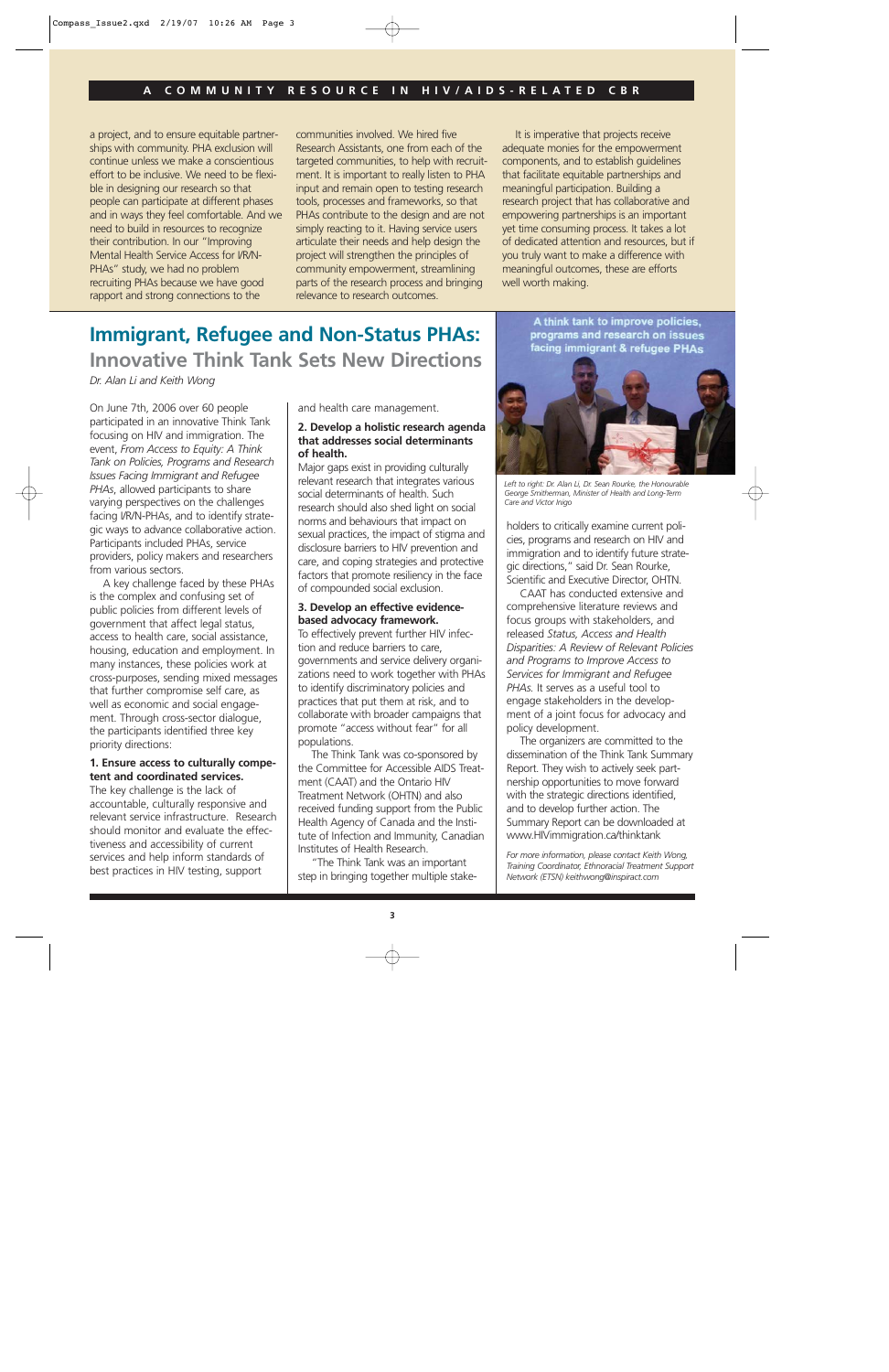# **Displacement and Empowerment: One Man's Journey**

*Josephine Pui-Hing Wong*

Five years ago, Victor Inigo came to Toronto from Mexico.

A person living with HIV/AIDS who had experienced discrimination, harassment and violence in his homeland, Victor knew no one in his adopted city. He met someone with whom he felt deeply connected, but the relationship ended as soon as he disclosed his HIV positive status. He felt extremely isolated until he connected with the Centre for Spanish Speaking Peoples, where he received counselling and support and was encouraged to get involved in the community.

That advice turned out to be extremely valuable, to both his community and to himself. He volunteered as an interpreter and accompanied individuals living with HIV/AIDS to medical appointments. "After we finished at the doctor's, these people would always ask to talk. Sometimes they cried, sometimes they told their story … when I started to learn more in my training … I realized that what I had been doing was peer counselling." Without a doubt, Victor touched the lives of many refugee people living with HIV/AIDS.

*"I connected with all the real things about myself, all the good things about myself, all the strengths in me. This is something that has truly changed me." Victor Inigo* 

Later, he worked as the HIV and Immigration Service Access Project Coordinator for the Committee for Accessible AIDS Treatment. He also served as a research assistant for a study on improving mental health service access for immigrant, refugee and non-status people living with HIV/AIDS, as a peer counsellor for the Ethnoracial Treatment Support Network, and as a support counsellor at the Hamilton AIDS Network.

For five years, Victor's life as a nonstatus refugee person living with HIV/AIDS was dominated by the harsh reality of loneliness. For Victor, and for the many people living with HIV/AIDS he worked with, this loneliness became strongly associated with fear. "The fear of opening up, of disclosing, of being hurt, of being rejected … all these fears, sometimes they just immobilize us … the fears of being deported … it's all fear." The prospect of returning to Mexico invoked additional fear: "Believe me, I am terrified, I am totally scared. But then I think, if we don't face our fears we can't move."

In June 2006, the Canadian Immigration and Refugee Board (IRB) rejected his refugee protection claim, in spite of his employment experiences and his invaluable work in supporting immigrant, refugee and non-status people living with HIV/AIDS in Toronto. He could have reapplied on humanitarian and compassionate grounds, but he didn't. Instead, he kept the IRB decision to himself.



*Victor Inigo in Mexico*

Reflecting on that decision, he said, "I felt so depressed, so lost. Never, never in my life had I felt that bad. But at the same time, I had never felt more empowered or more recovered, because of the work I was doing. I connected with all the real things about myself, all the good things about myself, all the strengths in me. This is something that has truly changed me."

In the summer, he continued serving others by working with his colleagues and peers at the International AIDS Conference in Toronto. He made connections with AIDS activists from Mexico, and became determined to continue his work there in the years ahead.

In October, Victor left Toronto for Mexico. He wanted to leave Canada with dignity rather than 'being deported.'

"I want to live … I am fortysomething, I am HIV positive, I want to live … five years is a long time … I really think I have waited long enough. But when I think of Canada, I will always remember the people who supported me to rediscover my heart."

*For more information, please contact Josephine Pui-Hing Wong, Doctoral Fellow, CIHR-IGH and CIHR-Health Care, Technology and Place Collaborative Program jph.wong@utoronto.ca*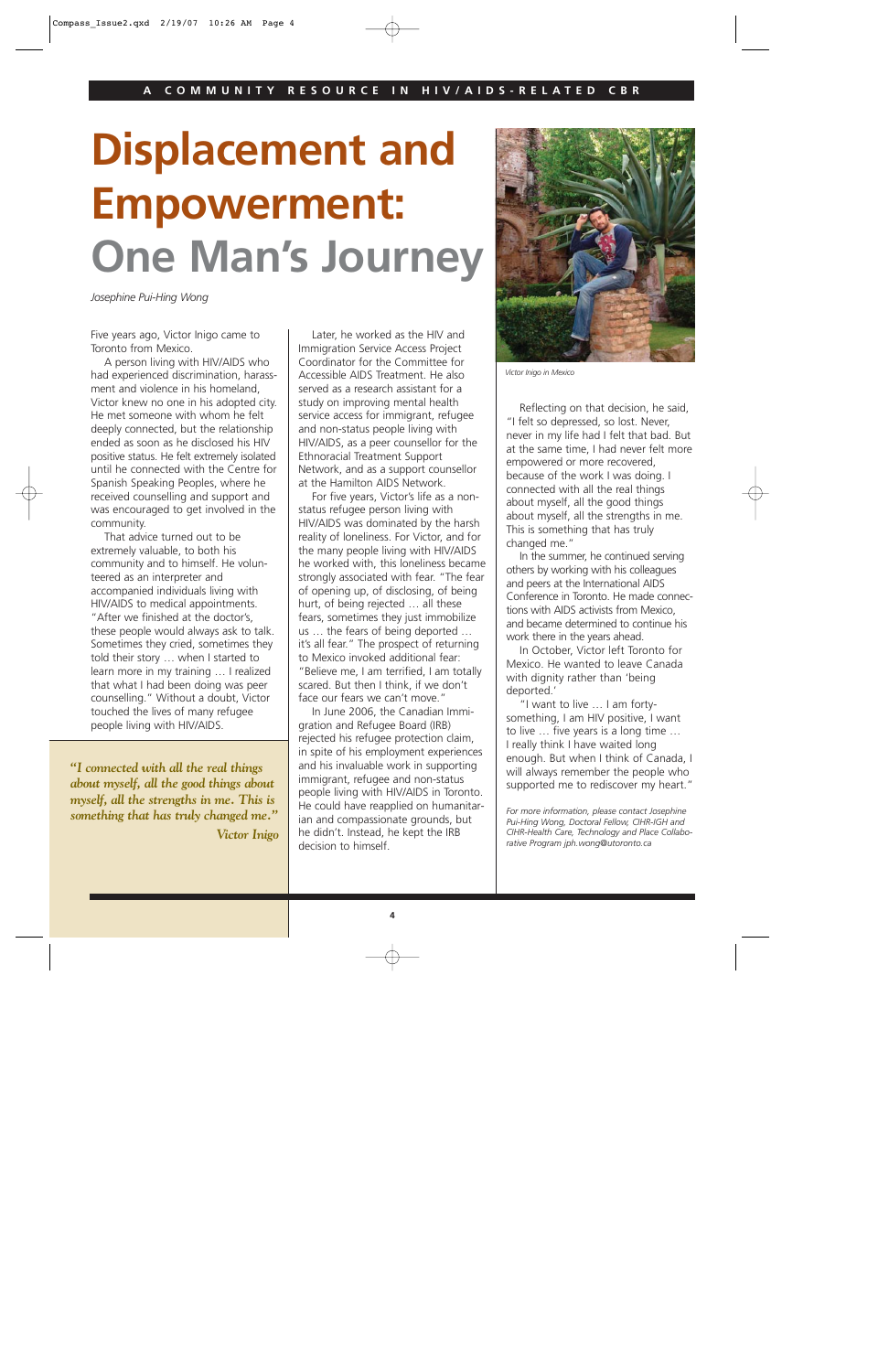## **Understanding and Improving Access to Mental Health Services for Immigrant, Refugee and Non-Status PHAs**

*Y Y Chen*



*Members of the CAAT Project team from left to right: Y Y Chen, Amutha Samgam, Henry Luyombya and Alan Li.*

The HIV discourse affecting immigrants and refugees from diverse ethno-racial communities tends to focus on issues of screening and the identification of risk factors. There have been very few studies that have examined the lived experiences of immigrant, refugee and non-status people living with HIV/AIDS (I/R/N-PHAs) in Canada. Fewer still are studies focusing on this population that meaningfully engage them throughout the research process.

The Committee for Accessible AIDS Treatment (CAAT) conducted communitybased research in 2001 that has since led to innovative strategies in facilitating access to legal, health, and community social services for this population. Building on this success, CAAT initiated another community-based research project in the fall of 2005 to better understand mental health needs, and to improve access to mental health services.

In this partnership project involving

Toronto's five ethnoracial AIDS service organizations, I/R/N-PHAs originally from South Asia, Southeast/East Asia, Africa, the Caribbean, and Spanish-speaking countries in Latin America are the focus of this study. The entire project consists of six interconnected components that are grouped into two phases. In the first phase, the research team conducted focus groups, interviews, surveys and a peer empowerment exercise to examine social determinants affecting mental health, the capacity of existing services to address these determinants, and elements considered as best service delivery practices. Grounded by these findings, the second phase of the study seeks to promote inclusive mental health support by developing a training curriculum for service providers, pilot-testing and evaluating best practice models, and facilitating inter-sectoral collaboration and policy changes.

Guided by the principles of Greater

Involvement of People living with HIV/AIDS (GIPA), this study engages I/R/N-PHAs in every aspect of the research process. Through their presence on the Research Advisory Committee, community members play an important role in setting strategic directions for the study from the onset. I/R/N-PHAs will be recruited for paid positions to undertake the day-to-day research activities. As well, a group of 20 will be involved in data analysis and the synthesis of best practice guidelines. The study will not only build the capacity of people living with HIV/AIDS from these ethno-racial communities, but situate I/R/N-PHAs at the centre of the HIV-immigration discourse as active contributors.

*"The CAAT project has been an eye opener and a great learning experience ... I have been impressed with the research team as a whole for the complete dedication and enthusiasm towards the success of the project. The project has recognized the greater and meaningful involvement of people living with HIV/AIDS and included ethno-racial communities of diverse backgrounds; to me it is a milestone in Community-Based Research."*

*Henry Luyombya, Peer Research Assistant*

Preliminary analysis of the study data has pinpointed a number of interconnected mental health stressors faced by I/R/N-PHAs, including their HIV condition, experiences with the migration and settlement process, and social stigma and discrimination. Like the ethno-racial community at large, cultural beliefs play an important role for I/R/N-PHAs by influencing their understanding of mental health and subsequently dictating the strategies they use to cope. When accessing formal support, they often report experiences of ill treatment from service providers that are perceived to be rooted in the ignorance and *(Continued p.6)*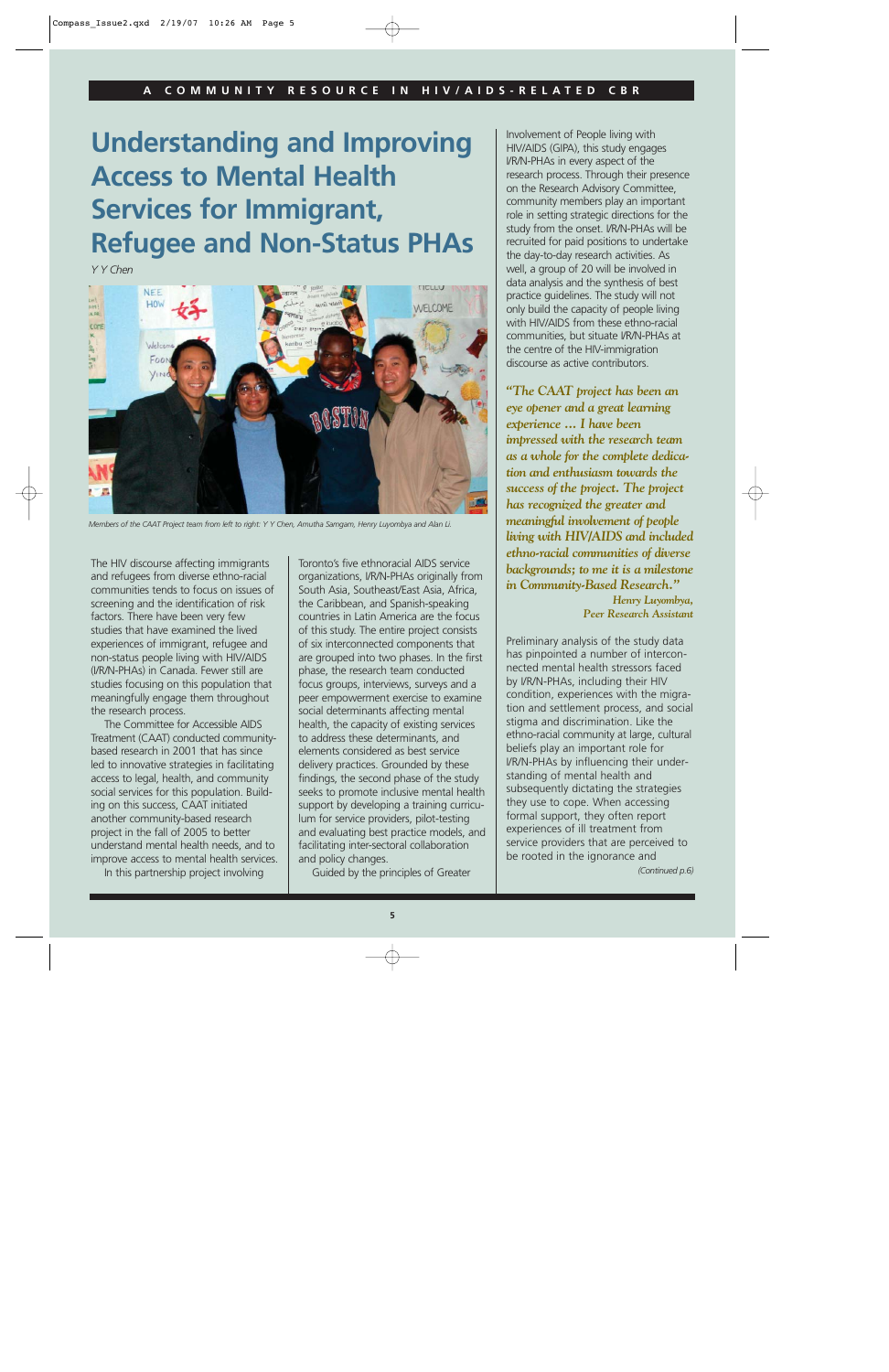### **Understanding and Improving Access (continued from p.5)**

personal biases of practitioners. Many also find a lack of information on services, long wait times, and language issues as barriers to their timely access to mental health care.

Improving access to mental health services for this population will require a comprehensive strategy that involves collaboration among all stakeholders, including I/R/N-PHAs, service providers, and policy makers. It is therefore important for projects like this to continue being championed by funders so that the voices of marginalized populations will be heard and an action plan for an inclusive mental health service model can be properly developed and implemented.

*"There is never a refugee or nonstatus person living with HIV/AIDS who doesn't have a problem and each and every story [that I heard] describes different versions of the same sad story. I personally would love to see some changes through our research project which could change and make a great difference to a lot of people."*

> *Amutha Samgam, Peer Research Assistant*

*For more information, please contact Y.Y. Chen, Research Project Coordinator, Committee for Accessible AIDS Treatment (CAAT) YY\_Chen@camh.net*



*Top: Amutha Samgam, bottom: Henry Luyombya*

# **HIV/AIDS Stigma in Toronto's African and Caribbean Communities**

*Fauzia Gardezi, Liviana Calzavara, Winston Husbands and Wangari (Esther) Tharao*

Researchers from the African and Caribbean Council on HIV/AIDS in Ontario (ACCHO) and the HIV Social, Behavioural and Epidemiological Studies Unit at the University of Toronto recently completed a research study to understand how African and Caribbean communities in Toronto experience and respond to stigma, denial, fear and discrimination associated with HIV/AIDS. The research grew out of efforts by ACCHO to respond to the disproportionate impact of HIV on Toronto's African and Caribbean communities.

Data was gathered through in-depth interviews and focus groups with 30 HIV positive participants and 74 participants who were HIV negative or who did not know their HIV status. Participants were drawn from Ethiopian, Kenyan, Somali, Guyanese, Jamaican and Trinidadian communities in Toronto. Participants identified stigma as a serious issue with several sources. They highlighted the need to raise awareness about HIV, combat stigma, and tackle systemic

issues such as racism and unemployment which impact on the overall health of their communities.

The study, funded by the Ontario HIV Treatment Network and titled *HIV/AIDS Stigma, Denial, Fear and Discrimination among People from the sub-Saharan African and Caribbean Communities Living in Toronto,* benefited from substantial involvement of community members. The research team included representatives from community-based organizations who participated in all aspects of the study. A Community Advisory Committee provided assistance and advice throughout the research process, and members of the communities were hired to assist with study coordination, recruitment, data collection and dissemination. An important achievement was the development of a partnership agreement between ACCHO and the HIV Social, Behavioural and Epidemiological Studies Unit that guided how the university and community-based organizations were going to

proceed in the research process.

A community report is now available. Fact sheets are also being prepared and consultations are planned with community members and other stakeholders to share the study findings and prepare responses to the issues identified. A community forum was held in November 2006 and another forum is planned for February 2007. For copies of the community report, please visit www.accho.ca

**Research Team:** Liviana Calzavara, Winston Husbands, Ted Myers, Wangari Esther Tharao, Clemon George, Dennis Willms, Darien Taylor, Robert Remis, Sylvia Adebajo, Frank McGee, Anna Pancham, Edith Jacobet Wambayi, Erica Lawson, Fauzia Gardezi

### **Community Advisory Committee:**

Vuyiswa Keyi, Beatrice Nday wa Mbayo, Senait Teclom, Hiwot Teffera.

*For more information, please contact Dr. Liviana Calzavara, HIV Social, Behavioural and Epidemiological Studies Unit, University of Toronto. liviana.calzavara@utoronto.ca*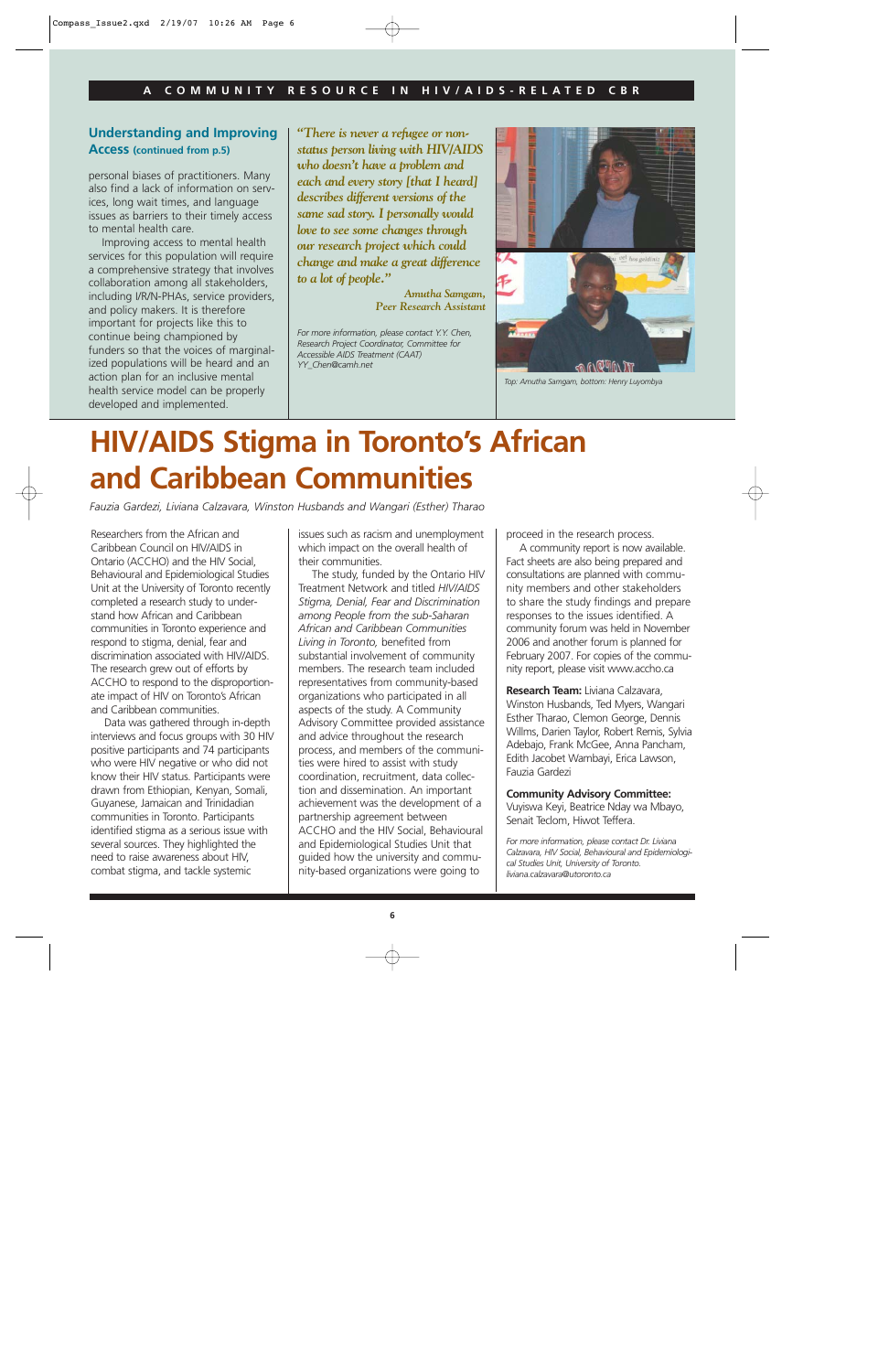## **The Youth Migration Project: Understanding HIV Vulnerability among LGBT Youth**

*Robb Travers and Suhail Abualsameed*

Youth Migration Project

The Youth Migration Project (YMP) was designed to assess the HIV vulnerability and health and social

service needs of lesbian, gay, bisexual, transgendered (LGBT) and Two-Spirited youth who migrate to Toronto from other cities, towns and countries, including immigrant, refugee and non-status youth. The Project emerged out of an increasing concern for these youth, and sought to understand their vulnerability to HIV through a lens of the social determinants of health.

Led by Co-Principal Investigators Carol-Anne O'Brien and Robb Travers, the team included service providers, community activists and researchers with expertise in LGBT youth and HIV issues. Ninety youth and key informants were interviewed. The youth came from twenty-two countries and ranged in age from 16 to 25. While the YMP was conducted to help develop local prevention initiatives, its findings have broader implications, and can serve as a catalyst for other communities wishing to address similar issues.

The findings indicate that youth came to Toronto for a variety of reasons: to flee war, political repression, violence and discrimination; to escape homophobia in families and in religious institutions; and to search for safe LGBT communities that offer the prospects of freedom.

Most youth indicated that, on their arrival, they encountered poverty; problems attaining social assistance and employment; a lack of recognition of their education and credentials; racism within and outside of the gay community; internalized feelings of inferiority; language and other barriers to services;

problems attaining HIV medication for HIV-positive refugee youth; ethno-specific LGBT groups unfriendly to youth; and sexual exploitation.

In response to these situations, youth avoided their cultural communities, often leading double lives; and would visit relatives only when they were hungry, frequently discovering that relatives were very helpful until the youth's sexual orientation was discovered. While happy to leave oppression behind, the emotional impact of migration was intense: many felt lonely and depressed, and described a profound sense of loss.

*"I had hell when I first moved here. I thought it was going to be easy. It was really hard. I needed somewhere to live. Money … God, you really need it here. When I moved here, I had no job."*

For policy-makers and service providers, YMP enhanced understanding and awareness regarding:

- the impact current policies (e.g., welfare, immigration, housing) have on migrant youth;
- health and social service supports required by migrant LGBT youth;
- risk factors that may contribute to HIV vulnerability among migrant LGBT youth;
- HIV prevention needs for migrant LGBT youth.

In addition, the interviews and focus groups had the benefits of improving peer connections; increasing youth involvement in the community; and improving youth awareness and knowledge of community resources.

In terms of capacity building, the Project advanced the collaborative involvement of project partners in data collection, analysis, interpretation and dissemination; as well as in learning exchanges that helped participants better understand the nature of each other's work.

A community forum was held on poverty and migration issues among LGBT and Two-Spirited youth. It brought together a national LGBT policy organization (EGALE Canada), a key LGBT community service provider (Supporting Our Youth) and a CBR project team (YMP). Approximately 90 community leaders, service providers, youth, and policy makers from federal and provincial governments and NGOs attended. The YMP research was a highlight of the forum, as was the keynote address by the Honourable George Smitherman, Ontario's Minister of Health and Long-Term Care.

YMP Fact Sheets were launched at the forum. They contain a section entitled "What can we do?" that highlights recommendations for community and policy change. These are available online at: *www.actoronto.org/website/research. nsf/pages/youthmigration*

### **Partners:**

- AIDS Committee of Toronto
- Asian Community AIDS Services
- Central Toronto Youth Services
- Trans Program at the 519 Church Street Community Centre
- Supporting Our Youth
- Two-Spirited People of the First **Nations**
- Black, Lesbian, Gay, Bisexual Initiative for Youth, Centre for Addiction and Mental Health
- School of Social Work, Ryerson University

### **Funds provided by:**

• Community-Based HIV/AIDS Research Fund, Health Canada and the Wellesley Institute.